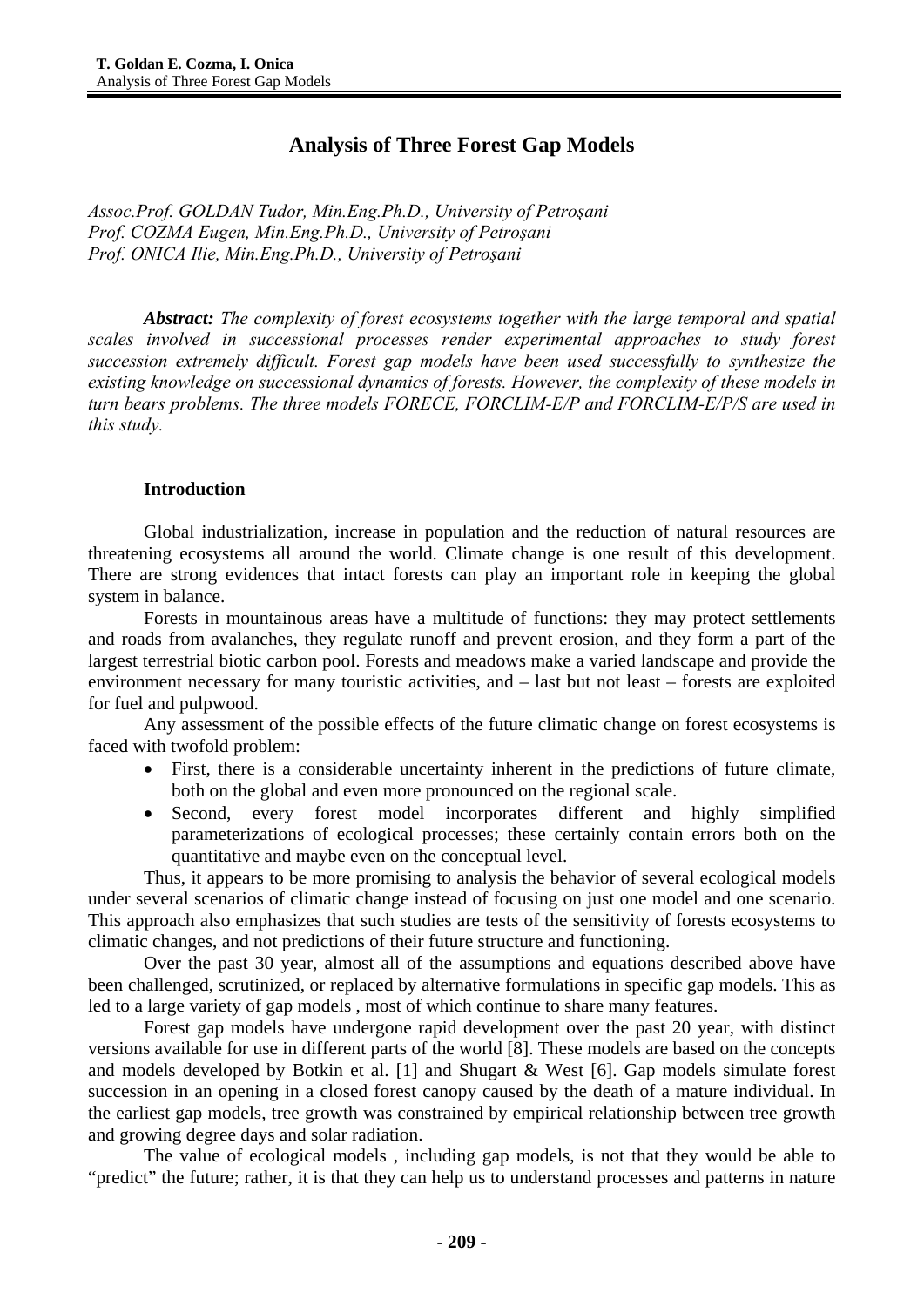by allowing us to explore the consequences of a set of explicitly stated assumptions that are too complex to explore by other methods.

## **1. Gap Modeling Concept in Forest Ecology**

Most ecologists are interested in variations in individuals and appreciate spatial variations as being quite important. Increasingly, models that simulate the dynamics of ecological systems by accounting for changes in each of a large number of individuals in the system have been developed and applied in population and ecosystems ecology [3].

Among the earliest individual-based models in ecology were models of forests based on the growth of the individual trees the comprise the forest stand. These models werre developed by quantitatively oriented foresters and were focused from their inception toward practical issues in production forestry.

Individual-based models in forestry were focused on solving several general problems involving stand yield tables. Modern forestry uses stand yield tables as a scientific basis for making decisions about the expected productivity of forest stands under different conditions to plan harvest and thining schedules.

In a gap model, as with other individual-based models, each tree is simulated as an independent entity. The model structure emphasizes two features important to a dynamic description of a vegetation pattern:

- The response of the individual tree to the prevailing environmental conditions.
- How the individual tree modifies those environmental conditions.

The models are hierarchical in that the higher level patterns observed (population, community, and ecosystem) are the integration of plant responses to the environmental constraints defined at the level of the individual.

Gap models simulateeach individual tree's response to light availability at height intervals on the plot. The sizes of individuals are used to construct a vertical leaf area profile. Other resources are incorporated to varying degrees in different gap models. These include soil moisture, fertility, temperature, as well as disturbancessuch as fires, floods and wind throw. In most of the models, the environmental responses are modeled via a constrained potential paradigm; a tree has a maximum potential behavior under optimal conditions. This optimum is then reduced according to the environmental context of the plot, to yield the realized behavior under ambient conditions.

Competition in the model depends on the relative performance of different trees under the environmental conditions on the model plot. These environmental conditions may be influenced by the trees themselves, or may be modeled as extrinsic and not influenced by the trees.

The feasibility of including more physiological detail in forest gap models is discussed, and it is concluded that we often lack the data base to implement such approaches for more than a few commercially important tree species. Hence, it is important to find a compromise between using simplistic parameterizations and expanding gap models with phisiology-based functions and parameters that are difficult to estimate.

## **1.1. The "FORECE" Model**

Forest gap models [1], although conceptually simple, have grown to complex ecological models with a huge parameter space. The analysis of the FORECE model showed that the level of complexity reached in these stochastic models calls for a careful evaluation of the model formalism and the statistical properties of the underlying stochastic process.

These issues appear to be related to the sheer impossibility of publishing all the equations of the mathematical model in detail, which is indispensable because other researchers using the model must understand its assumptions and limitations, but which is not usually possible given the page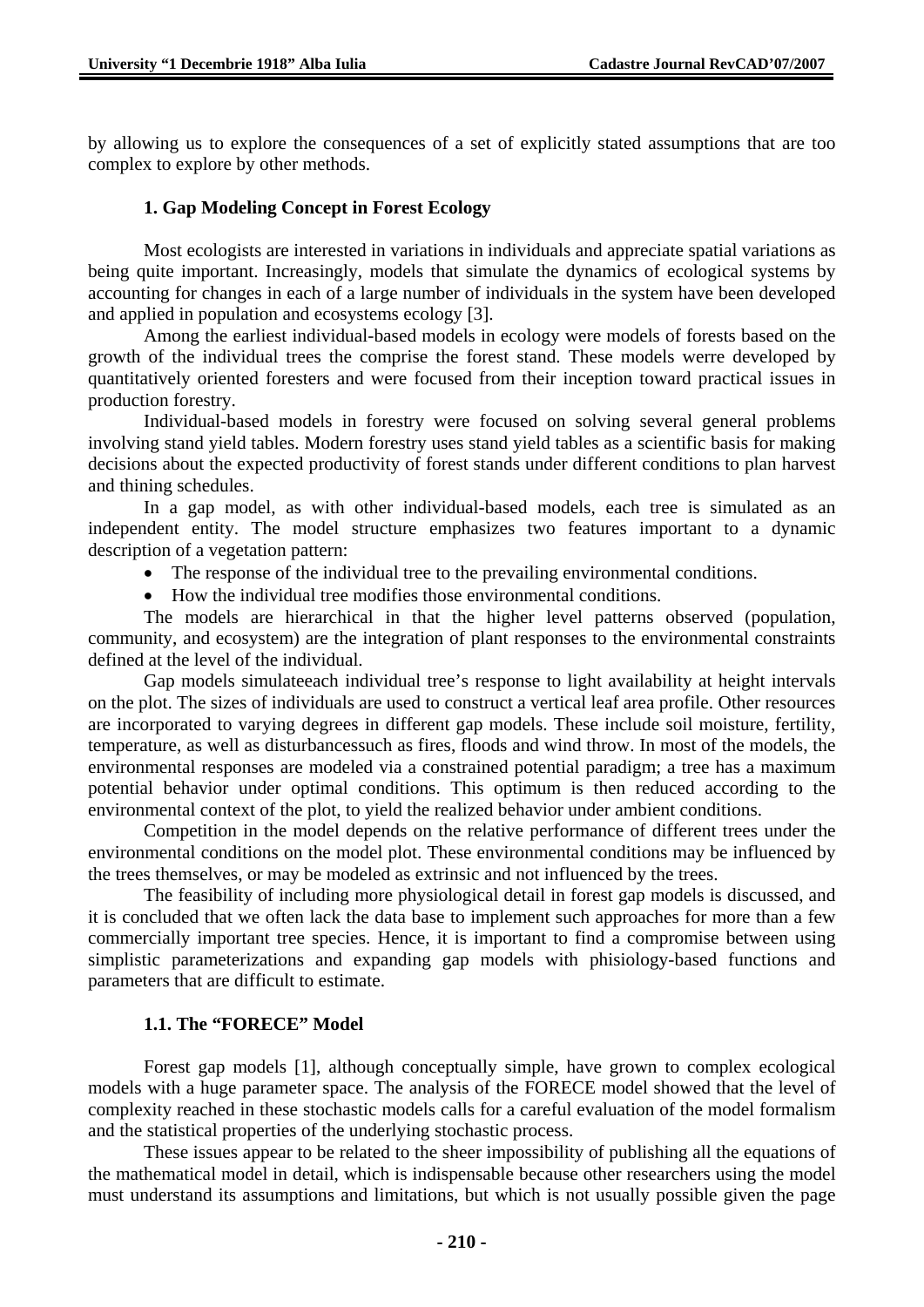limitations of scientific journals. In order to become familiar with a forest gap model, it is often necessary to extract its conceptual elements from the simulation model. Like this it is easily possible that artifacts are introduced when adding new features, or that the model is run under conditions where it produces inconsistent results. Hence, the analysis of forest gap models provided a safer basis for model simplifications, refinements, extensions, and the design of simulation experiments.

The analysis of the sensitivity of FORECE to structural simplifications allowed to quantify the importance of the various factors included in the model. Sensitivity of FORECE is representative of the sensitivity of real forests, a quantitative hypothesis could be derived on the most important ecological factors governing the long-term successional properties of forest ecosystems in the mountain.

The analysis of the formulation of climate-dependent factors in forest gap models revealed that many conventional models implicitly assume a constant climate, and that model behavior is sensitive to relaxing these assumptions.

## **1.2. The "FORCLIM" Models**

The construction of FORCLIM as a forest gap model composed of three submodels provided the flexibility to evaluate the behavior of each submodel and any desirable combination of the submodels:

- o Environment this submodel provides time-dependent abiotic variables. It generates weather data and uses these data to calculate bioclimatic output variables. The environment submodel does not depend on any of the other submodels and acts as an input model.
- o Plants the plant submodel calculates establishment, growth, and mortality of trees on a forest patch.
- Soil the soil submodel tracks the decay of plant litter and humus in the soil as a function of bioclimatic variables. It calculates the amount of nitrogen available for plant growth.

This constitutes a distinct advantage over conventional forest gap models, where the complete model is the single scope of simulation studies.

The quality of a large fraction of the litter produced by FORCLIM-P submodel does not vary with the species producing it, i.e. twig, wood, and root litter, which constitute up to 90% of the total litter production.

The possible direct effects of atmospheric  $CO<sub>2</sub>$  on tree growth are still hotly debated in the literature [4]. While the short-term effects of enhanced  $CO<sub>2</sub>$  concentrations on photosynthesis and water-use efficiency of tree seedlings and saplings seem to be well established, the long-term effects on older trees and whole ecosystems remain undetermined and can not be extrapolated simply from the findings at smaller scales [2]. These authors also noted that at the ecosystem scale *"recourse must be made… to modeling"*. Simulation studies dealing with this problem typically found that the response at the ecosystem scale is much smaller than the increase in the growth rate of the single trees or even that there is not response at the ecosystem scale at all [7]. Based on these studies and in view of the large uncertainties concerning this issue, the hypothesized direct effects of atmospheric  $CO<sub>2</sub>$  on tree growth are neglected in FORCLIM.

FORCLIM-S is the first submodel for belowground carbon and nitrogen turnover used in a gap model for European conditions, and the simulation studies with it were encouraging. However, this submodel should be scrutinized carefully, several of its equations should be reformulated on a more mechanistic basis, and it should be validated extensively.

Nitrogen is one of the major plant nutrients, and its availability limits plant growth in many terrestrial ecosystems. The nitrogen cycle in forests is intimately coupled with the carbon cycle [5]: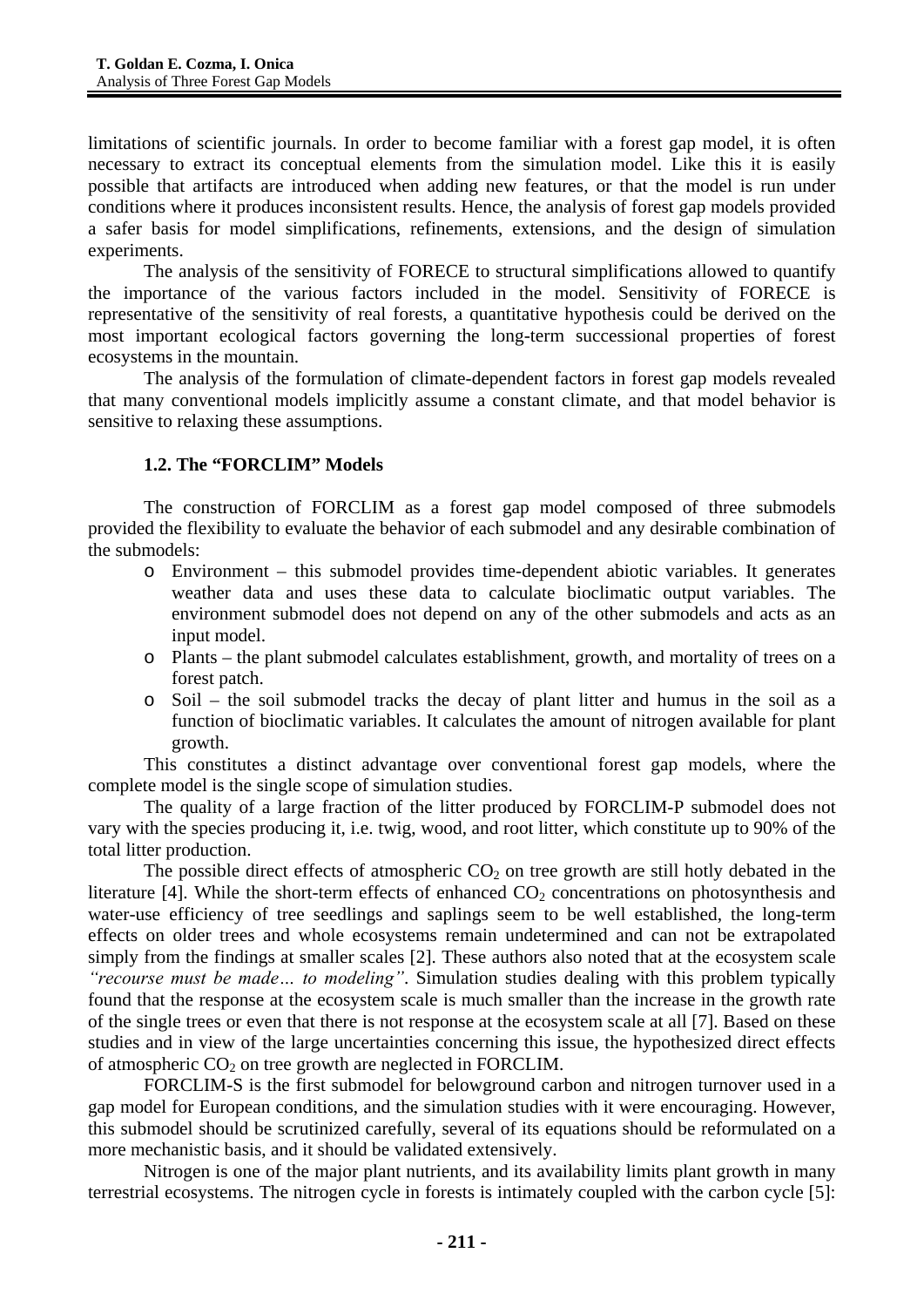the amount of organic matter returned to the soil depends on primary productivity, which is limited by nitrogen availability. In turn, nitrogen availability is largely determined by nitrogen mineralization.

The basic paradigm for most decomposition models developed to date is formalized in a simple exponential-decay model. However, the parameters of this model are specific for each soil, depending on climate and the type of litter returned to the soil. Thus, it was a logical step to relate decay rates to environmental parameters such as temperature and precipitation. Several models of the carbon cycle were constructed for forests, and glassland.

In FORCLIM-E submodel, the sensitivity of the drought stress index to small changes of actual evapotranspiration raises the question whether it is robust enough to be used for parametrizing the ecological effects of drought on tree growth.

In the **FORCLIM-E/P** model, the abiotic environment is stochastic; thus, it is not restricted to average conditions but includes some of the natural variability of the weather and the habitat.

In version of the **FORCLIM-E/P/S** model, neither the weather nor the availability of nitrogen are kept constant, and it is also possible to evaluate the amount of belowground organic matter.

## **2. Sensitivity of Models**

FORCLIM-E/P/S is comparably robust to the values of its species parameters when they are varied within their range of plausibility. Thus the simulated species composition is not an artifact of arbitrarily chosen parameters, which increases arbitrarily chosen parameters, which increases our confidence that the simulation results obtained for FORCLIM represent reliable hypotheses on the forests under study.

The simulated species composition is also sensitive to the scaling constant in the tree growth equation. Since tree growth is directly linked to competitive ability, this sensitivity appears to be quite realistic. The other parameters have a stronger influence on older trees only.

The sensitivity analysis revealed that the precision of the biomass estimates obtained from FORCLIM is low, i.e. the abundance of a given species varies considerably depending on the values of the parameters used to characterize its natural history.

The three models FORECE, FORCLIM-E/P and FORCLIM-E/P/S all produced plausible species composition when applied at sites along a climatological gradient in the European mountains. Based on these results alone, it would not be possible to favor one of the models over the others, although the formulation of FORCLIM is mathematically more rigorous, it depends to a larger extent on causal relationship, and it is simpler. Only the systematic simulation studies performed in a climatological parameter space spanned by the annual mean temperature and the annual precipitation sum revealed that FORECE contains several unrealistic thresholds and that it produces unrealistic species composition in a larger fraction of this space than FORCLIM.

The investigation of the behavior of the FORCLIM-E/P model under three different climate scenarios suggest that forests close to the current alpine or dry timberline are especially sensitive to the climatic changes expressed in the various scenarios. Given that the sensitivity of FORCLIM is representative of real forests, these are two important implications of these findings:

- o The forests currently growing at these sites may be affected drastically by the expected changes of temperature and precipitation;
- o Predict the potential future forest composition at specific locations, the forecasts of future climate would have to be more precise than this appears to be currently possible.

The comparison of the behavior forest gap models under one scenario of climatic change shows that the models disagree most sharply at sites close to the alpine timberline. Thus, under these conditions the models are sensitive to climatic parameters as well as to the formulation of ecological factors. Although there is less divergence as the other sites and is felt that FORCLIM-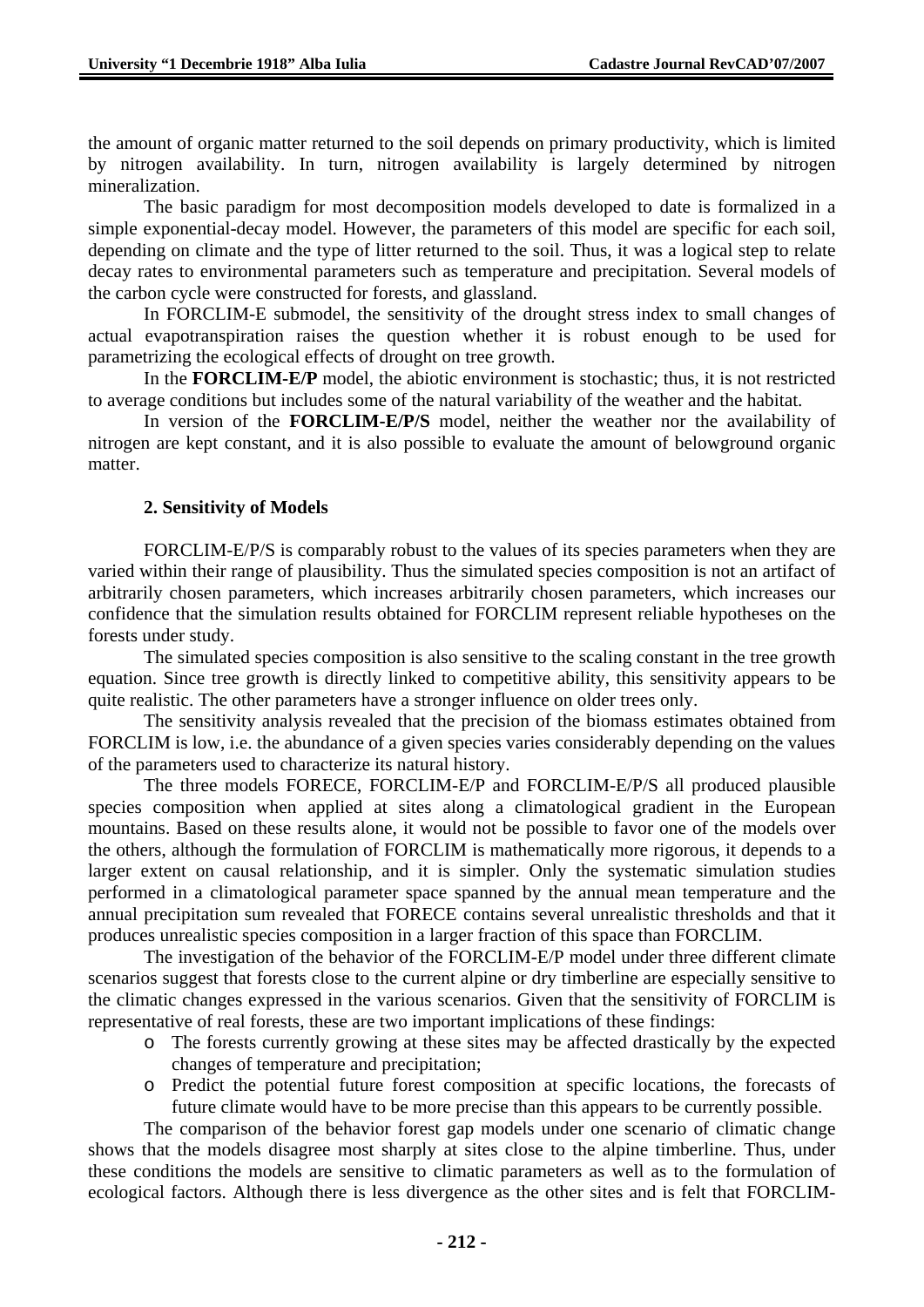E/P and FORCLIM-E/P/S are most trustworthy of all the five models studied, it is daunting to see the differences the three models produce.

Even if the best scenario of climatic change could be unequivocally identified, there would remain some uncertainty in it. The investigation of the propagation of the uncertainties inherent in a state-of-the-art scenario obtained from large-scale data showed that, again mainly at sites close to timberline, a bewildering array of possible future forest composition is obtained. Thus also such a climate scenario does not currently match the precision requirements of forest ecosystem models.

FORCLIM was developed to include reliable formulation of the influence of temperature and precipitation on ecological processes. Thus it may hypothesized that the model is trustworthy enough to assess the possible impact of climatic change on forest ecosystems in the European mountains.

These results support the hypothesis that forest gap models are powerful tools for exploring the dynamics of forest ecosystems on scales that are not directly observable, and that the models can be used successfully to interface the ecological knowledge from various disciplines.

The analysis of the sensitivity of FORECE to structural simplifications made it possible to derive a hypothesis on the most important factors determining the successional dynamics. Major factors influencing sapling establishment are winter minimum temperature, browsing, and again light availability [9].

Several problems remain when attempting to use FORCLIM to study the impact of climatic change on near-natural forests: first, such applications basically deal with extrapolations in time and beyond current ecological conditions. Some factors that are important in mountainous terrain are not considered in FORCLIM, such as soil erosion and landslides, which may occur after forest dieback phenomena and may render large areas inappropriate for forest growth. Moreover, air pollution in conjunction with climatic change may lead to unexpected synergistic effects, such as increased sensitivity of forests to climatic change, and herbivores could also modify the response of forests to climatic change.

## **3. Conclusions**

The effects of the anticipated climatic change on forest ecosystems differ strongly depending on the geographical location considered. At some sites, the forests simulated by one model under various scenarios of climatic change have little in common except that they are different from current forests. It is not possible to identify unequivocally which of these scenarios describes the future climate best and to ignore the others. Hence we have to conclude that the precision of the forecasts of future climatic change falls short relative to the sensitivity of the forest models, and it is therefore not possible to predict the potential natural vegetation at a given time and a given place in the future. Moreover, there are marked differences between the projections obtained from various forest models under the same scenario of climatic change. Hence there is also a considerable uncertainty concerning the number of ecological factors to be included in forest gap models and, even more pronounced, their specific formulation.

## **References**

- *1. Botkin, D.B., Janak, J.F., Wallis, J.R., Some ecological consequences of a computer model of forest growth. J. Ecol., 60, 1972, p.849-872;*
- *2. Eamus, D., Jarvis, P.G., The direct effects of increase in the global atmospheric CO2 concentration on natural and commercial temperate trees and forests. Adv. Ecol. Res., 19, 1989, p.1-55;*